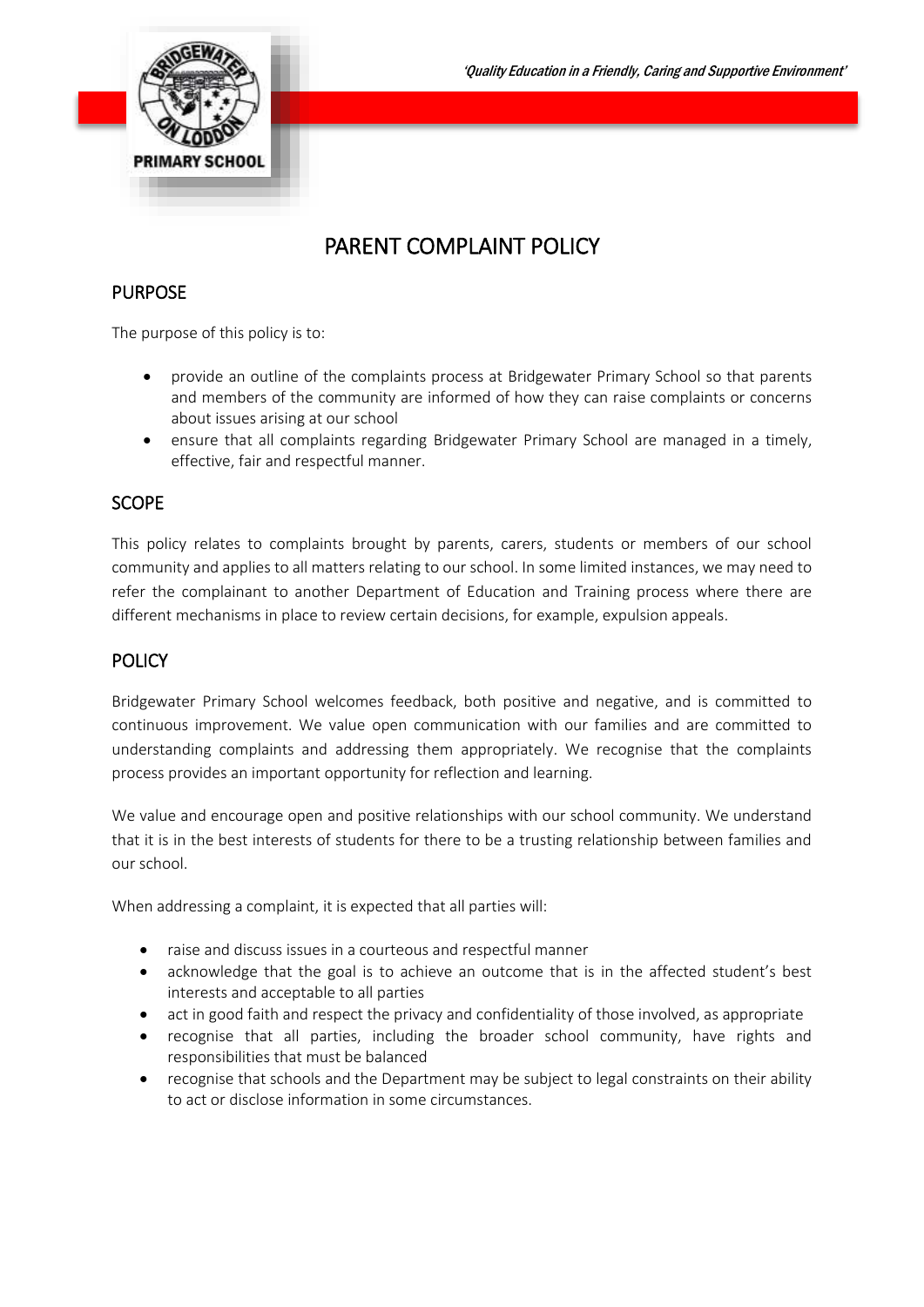#### Preparation for raising a concern or complaint

Bridgewater Primary School encourages parents, carers or members of the community who may wish to submit a complaint to:

- carefully consider the issues you would like to discuss
- remember you may not have all the facts relating to the issues that you want to raise
- think about how the matter could be resolved
- be informed by checking the policies and guidelines set by the Department and Bridgewater Primary School (see "Further Information and Resources" section below).

#### Complaints process

Bridgewater Primary School is always happy to discuss with parents/carers and community members any concerns that they may have. Concerns in the first instance should be directed to your child's teacher. Where possible, school staff will work with you to ensure that your concerns are appropriately addressed.

Where concerns cannot be resolved in this way, parents or community members may wish to make a formal complaint to the Principal.

If you would like to make a formal complaint, in most cases, depending on the nature of the complaint raised, our school will first seek to understand the issues and will then convene a resolution meeting with the aim of resolving the complaint together. The following process will apply:

- 1. Complaint received: Please either email, telephone or arrange a meeting through the front office with the Principal, to outline your complaint so that we can fully understand what the issues are. We can discuss your complaint in a way that is convenient for you, whether in writing, in person or over the phone.
- 2. Information gathering: Depending on the issues raised in the complaint, the Principal or nominee may need to gather further information to properly understand the situation. This process may also involve speaking to others to obtain details about the situation or the concerns raised.
- 3. Response: Where possible, a resolution meeting will be arranged with the Principal to discuss the complaint with the objective of reaching a resolution satisfactory to all parties. In some circumstances, the Principal may determine that a resolution meeting would not appropriate. In this situation, a response to the complaint will be provided in writing.
- 4. Timelines: Bridgewater Primary School will acknowledge receipt of your complaint as soon as possible (usually within 48 hours) and will seek to resolve complaints in a timely manner.

Depending on the complexity of the complaint, Bridgewater Primary School may need some time to gather enough information to fully understand the circumstances of your complaint.

We will endeavour to complete any necessary information gathering and hold a resolution meeting where appropriate within 10 working days of the complaint being raised. In situations